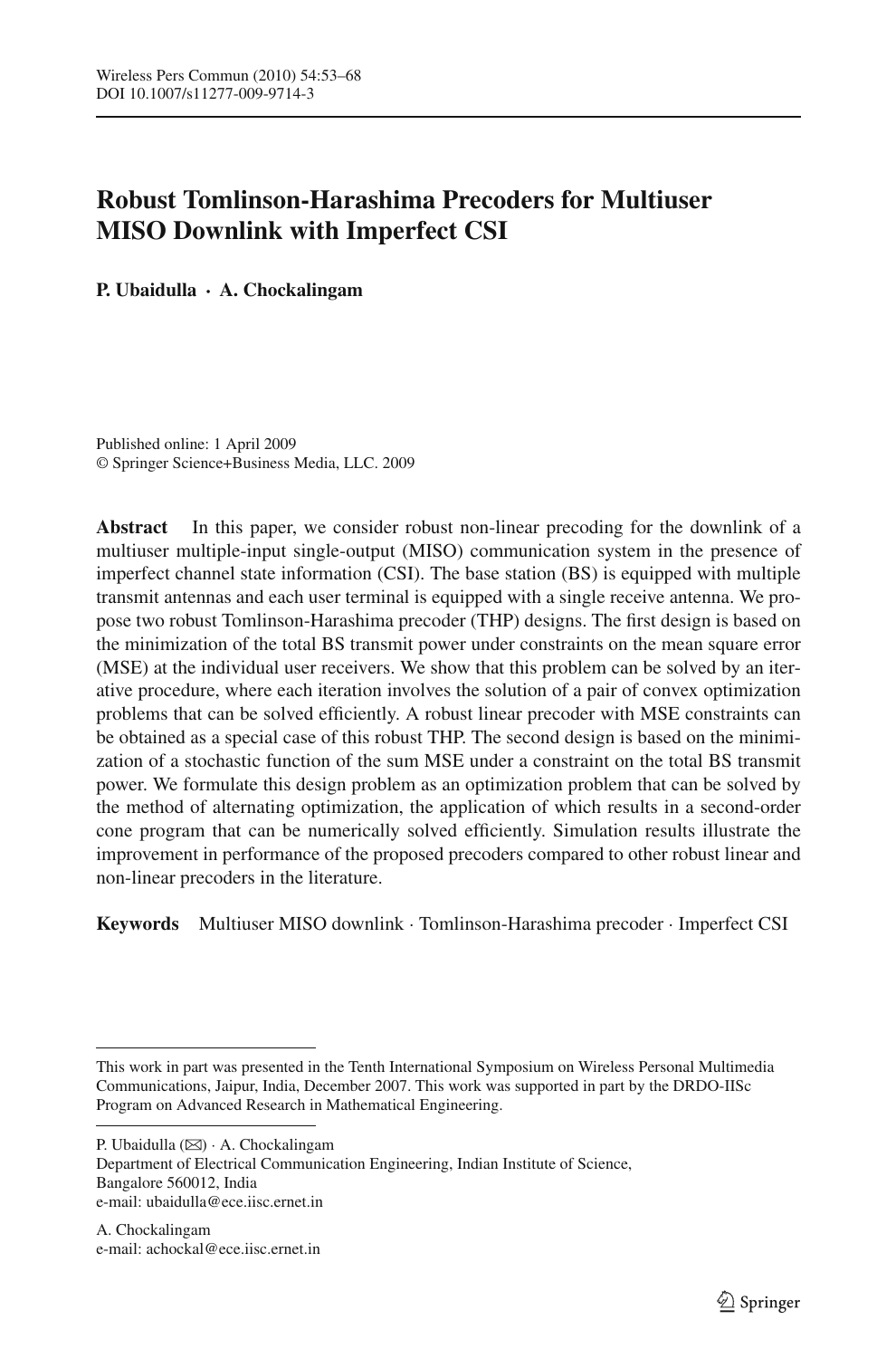### **1 Introduction**

There has been considerable interest in multiuser multiple-input multiple-output (MIMO) wireless communications in view of their potential for transmit diversity and increased channel capacity [\[1,](#page-13-0)[2](#page-13-1)]. Since it is difficult to provide mobile user terminals with large number of antennas due to space constraints, multiuser multiple-input single-output (MISO) wireless communications on the downlink, where the base station (BS) is equipped with multiple transmit antennas and each user terminal is equipped with a single receive antenna has generated significant interest. In such multiuser MISO systems, multiuser interference at the receiver is a crucial issue. One approach to deal with this interference issue is to use multiuser detection at the receivers, which increases the receiver complexity. As an alternate approach, transmit side processing in the form of precoding has been studied widely [\[2](#page-13-1)[–4](#page-13-2)]. Several linear precoders such as transmit zero-forcing (ZF) and minimum mean square error (MMSE) filters, and non-linear precoders including Tomlinson-Harashima precoder (THP) have been proposed and widely investigated in the literature [\[5](#page-13-3)[,6](#page-14-0)]. Precoding based on QoS criteria are considered in [\[7](#page-14-1)[,8\]](#page-14-2). Non-linear precoding strategies, though more complex than the linear strategies, result in improved performance compared to linear pre-processing. Transmit side precoding techniques, linear or non-linear, can render the receiver side processing at the user terminal simpler. However, transmit side precoding techniques require channel state information (CSI) at the transmitter.

Several studies on transmit precoding assume perfect knowledge of CSI at the transmitter. However, in practice, CSI at the transmitter suffers from inaccuracies caused by errors in channel estimation and/or limited, delayed or erroneous feedback. The performance of precoding schemes is sensitive to such inaccuracies [\[9\]](#page-14-3). Hence, in practical systems, it becomes important to adopt precoding schemes which are robust in the presence of inaccuracies in CSI.

Several papers in the literature have proposed precoder designs, both linear as well as non-linear, which are robust in the presence of imperfect CSI  $[10-12]$  $[10-12]$ . Linear robust precoding for MISO downlink with signal-to-interference-plus-noise ratio (SINR) constraints with imperfect CSI at the transmitter is considered in [\[13](#page-14-6)]. In [\[14\]](#page-14-7), Payaro et al. consider robust power allocation for fixed beamformers with mean square error (MSE) constraints and formulate the problem as a convex optimization problem. Robust power control for fixed beamformers with SINR constraints is considered in [\[15](#page-14-8)]. The approaches adopted in these works are either minimax  $[16, 17]$  $[16, 17]$  or stochastic. In the former case, the design is conservative but ensures a minimum performance for all values of the uncertain parameter belonging to a predefined uncertainty set. This approach is applicable when the parameter uncertainties are characterized by a predefined uncertainty set. In the latter case, robustness is achieved by optimizing an average or some other appropriate stochastic measure of the performance metric. This approach is possible if the distribution of the parameter uncertainty is available.

In this paper, we propose two robust THP designs. First, we propose a robust THP design based on the minimization of the total BS transmit power under constraints on the MSE at the individual user receivers. The proposed solution to this problem involves an iterative procedure, where each iteration involves the solution of a pair of convex optimization problems that can be solved efficiently. A robust linear precoder with MSE constraints can be obtained as a special case of this robust THP. We point out that this proposed linear precoder with MSE constraints differs from that in [\[14](#page-14-7)] in that the proposed precoder performs a *joint* design of the beamforming vector and power allocation, whereas the precoder in [\[14\]](#page-14-7) computes only the power allocation for different users for given beamforming vectors. Next, we propose a robust THP design based on the minimization of a stochastic function of the sum MSE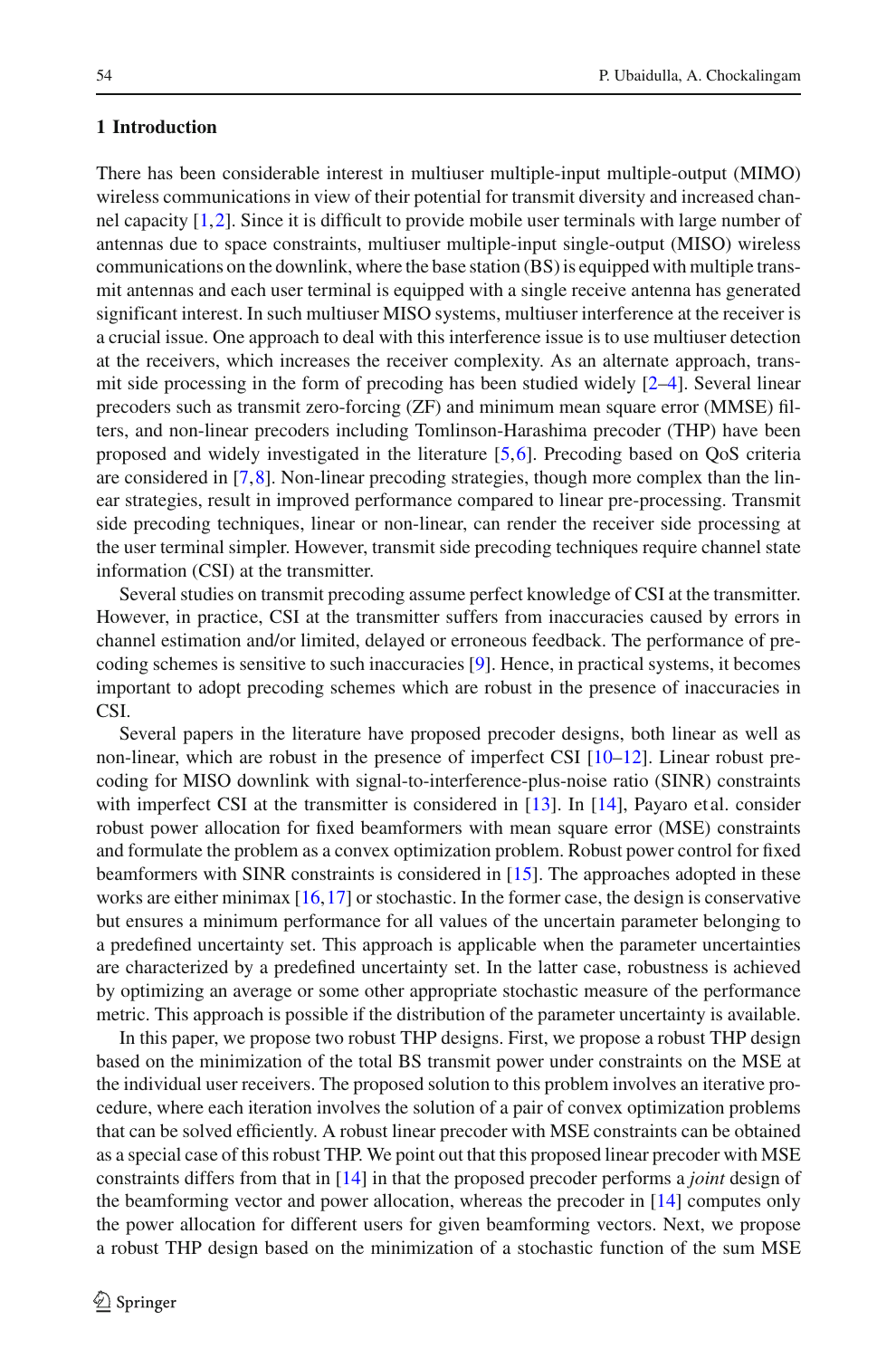under a constraint on the total BS transmit power. We formulate this design problem as an optimization problem that can be solved efficiently by the method of alternating optimization (AO) [\[18](#page-14-11)]. In this method of optimization, the entire set of optimization parameters is partitioned into non-overlapping subsets, and an iterative sequence of optimizations on these subsets is carried out, which is often simpler compared to simultaneous optimization over all parameters. In our problem, the application of the AO method results in a second-order cone program (SOCP) which can be numerically solved efficiently. The proposed non-linear precoders are shown to be robust to imperfect CSI. Simulation results illustrate the improvement in performance of the proposed precoders compared to other robust linear and non-linear precoders in the literature.

The rest of the paper is organized as follows. In Sect. [2,](#page-2-0) we present the system model. The proposed MSE-constrained robust THP design is presented in Sect. [3.](#page-4-0) The proposed total transmit power-constrained robust THP design is presented in Sect. [4.](#page-7-0) Performance results and comparisons are presented in Sect. [5.](#page-10-0) Conclusions are presented in Sect. [6.](#page-13-4)

#### <span id="page-2-0"></span>**2 System Model**

We consider a multiuser MISO system, where a BS communicates with  $N<sub>u</sub>$  users on the downlink. A block diagram of the system considered is shown in Fig. [1.](#page-3-0) The BS employs *N*<sub>t</sub> transmit antennas and each user is equipped with one receive antenna. Let  $\mathbf{u} \in \mathbb{C}^{N_{\mathbf{u}} \times 1}$ denote<sup>1</sup> the  $N_u \times 1$  data symbol vector, where  $u_i$ ,  $i = 1, 2, ..., N_u$ , denotes the data symbol meant for user *i*. The output of the precoding operation is represented by vector  $\mathbf{x} \in \mathbb{C}^{N_t \times 1}$ , where  $x_j$ ,  $j = 1, 2, \ldots, N_t$ , denotes the symbol transmitted on the *j*th transmit antenna. The received signal at user  $i$ , denoted by  $y_i$ , can be written as

$$
y_i = \mathbf{h}_i^H \mathbf{x} + n_i,\tag{1}
$$

where  $\mathbf{h}_i \in \mathbb{C}^{N_t \times 1}$  denotes channel gain vector between the transmitter and the *i*th user receiver, and *ni* is an independent and identically distributed (i.i.d) complex Gaussian random variable with zero mean and variance  $\sigma_n^2$ , representing the additive noise at the *i*th user receiver. The components of **h***<sup>i</sup>* are assumed to be i.i.d zero mean and unit variance complex Gaussian random variables. The received signals at all the user nodes can be represented in vector form as

$$
y = Hx + n,\tag{2}
$$

where  $\mathbf{H} = [\mathbf{h}_1, \mathbf{h}_2, \dots, \mathbf{h}_{N_u}]^H$ ,  $\mathbf{y} = [y_1, y_2, \dots, y_{N_u}]^T$ ,  $\mathbf{x} = [x_1, x_2, \dots, x_{N_t}]^T$ , and  $\mathbf{n} = [n_1, n_2, \dots, n_{N_u}]^T$ .

## 2.1 CSI Error Model

We consider the following models for the CSI error. Consider that the transmitter CSI  $\widehat{H}$  is related to the true channel **H** as

<span id="page-2-2"></span>
$$
\mathbf{H} = \widehat{\mathbf{H}} + \mathbf{E},\tag{3}
$$

<span id="page-2-1"></span><sup>1</sup> We use the following notation: Vectors are denoted by boldface lowercase letters, and matrices are denoted by boldface uppercase letters.  $[\cdot]^T$ ,  $[\cdot]^H$ , and  $[\cdot]^{\dagger}$  denote transpose, Hermitian, and pseudo-inverse operations, respectively.  $[A]_{ij}$  denotes the element on the *i*th row and *j*th column of the matrix **A**. vec(·) operator stacks the columns of the input matrix into one column-vector.  $\mathbf{A} \geq \mathbf{B}$  implies  $\mathbf{A} - \mathbf{B}$  is positive semi-definite.  $\mathbb{E}\{\cdot\}$ denotes the expectation operator.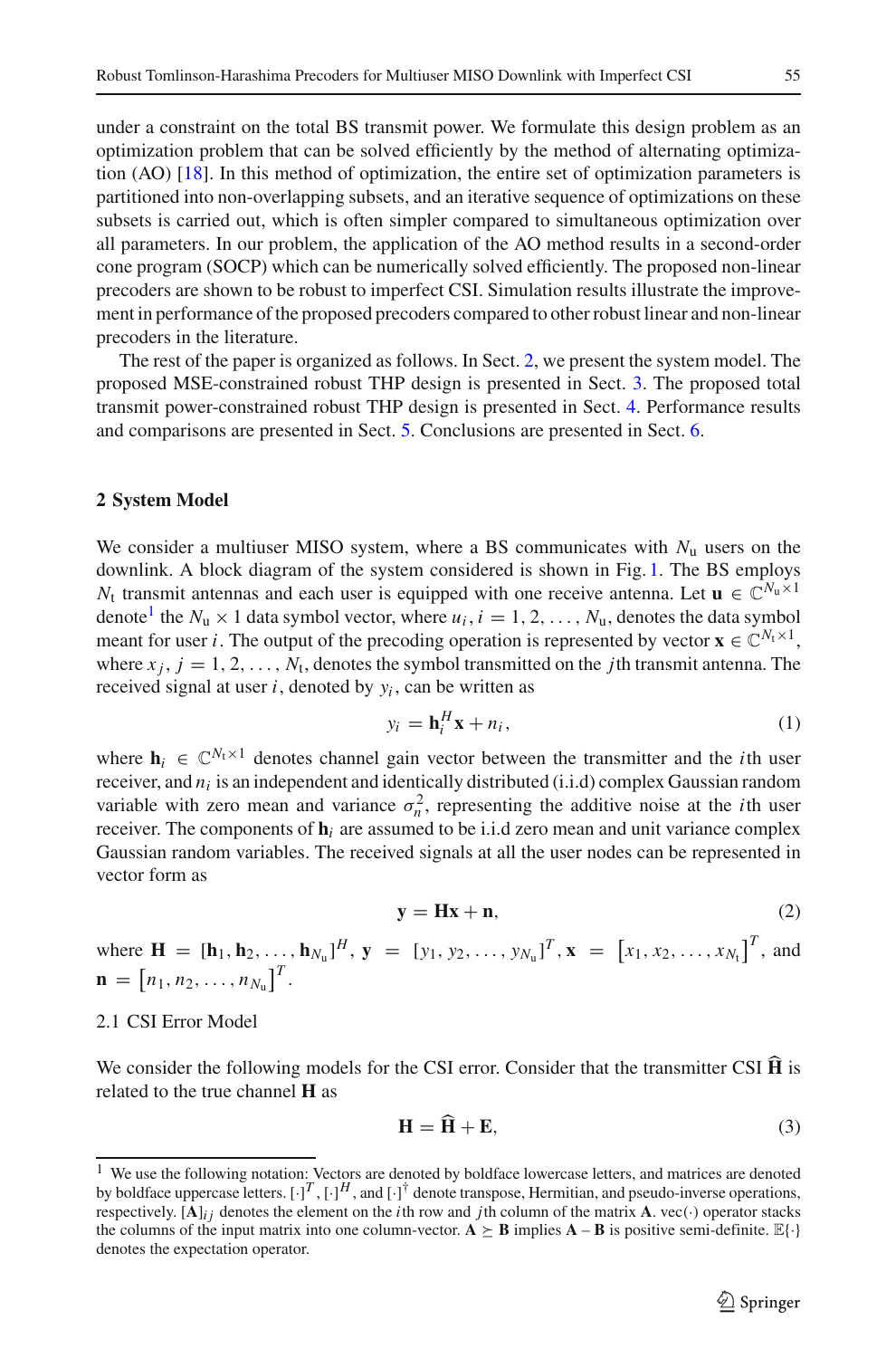

<span id="page-3-0"></span>**Fig. 1** Multiuser MISO downlink with imperfect CSI at the transmitter

where  $\mathbf{E} = [\mathbf{e}_1, \mathbf{e}_2, \dots, \mathbf{e}_{N_\text{u}}]^H$  denotes CSI error matrix. In a norm-bounded error (NBE) model,

$$
\|\mathbf{e}_k\| \le \delta_k, \quad 1 \le k \le N_\mathbf{u},\tag{4}
$$

<span id="page-3-1"></span>or equivalently, the true channel  $h_k$  belongs to the uncertainty set  $\mathcal{R}_k$  given by

$$
\mathcal{R}_k = \{ \zeta | \zeta = \widehat{\mathbf{h}}_k + \mathbf{e}_k, \|\mathbf{e}_k\| \le \delta_k \}, \quad 1 \le k \le N_\mathrm{u}.
$$

An alternate CSI error model is a stochastic error (SE) model, where **<sup>H</sup>** is an imperfect estimate of the true channel matrix **H**, and **E** is an error matrix of i.i.d complex Gaussian random variables with zero mean and  $\mathbb{E}\{\mathbf{EE}^H\} = \sigma_{\mathbf{E}}^2 \mathbf{I}$ . When the transmitter performs the channel estimation in systems where channel reciprocity holds (e.g., as in TDD systems), it is suitable to adopt the SE model for CSI error. But, when the transmitter obtains the CSI through a feedback channel from the receiver (e.g., as in FDD systems), the CSI error is mainly due to quantization. In this case, the NBE model represented by  $(3)$ – $(5)$  is suitable. Both models have been employed in robust precoder designs reported in the literature [\[11](#page-14-12), 14, [15](#page-14-8)]. In this paper, we use the NBE model in Sect. [3](#page-4-0) and the SE model in Sect. [4.](#page-7-0)

## 2.2 Tomlinson-Harashima Precoder

We consider the well known Tomlinson-Harashima precoder as the transmit side pre-processor [\[19\]](#page-14-13). The block diagram of a THP is shown in Fig. [2.](#page-4-1) **B**  $\in \mathbb{C}^{N_t \times N_u}$  is the precoding matrix. The matrix  $\mathbf{G} \in \mathbb{C}^{N_u \times N_u}$  essentially performs successive interference cancellation at the transmitter and the modulo device  $M(\cdot)$  ensures that the resulting values are within an acceptable range. The matrix **G** is strictly lower triangular. As the receivers are decentralized, the receiver matrix **A** is diagonal with  $[A]_{ii} = \alpha_i$ ,  $1 \le i \le N_u$ . The modulo operation is performed at the receivers in order to cancel the effect of modulo operation at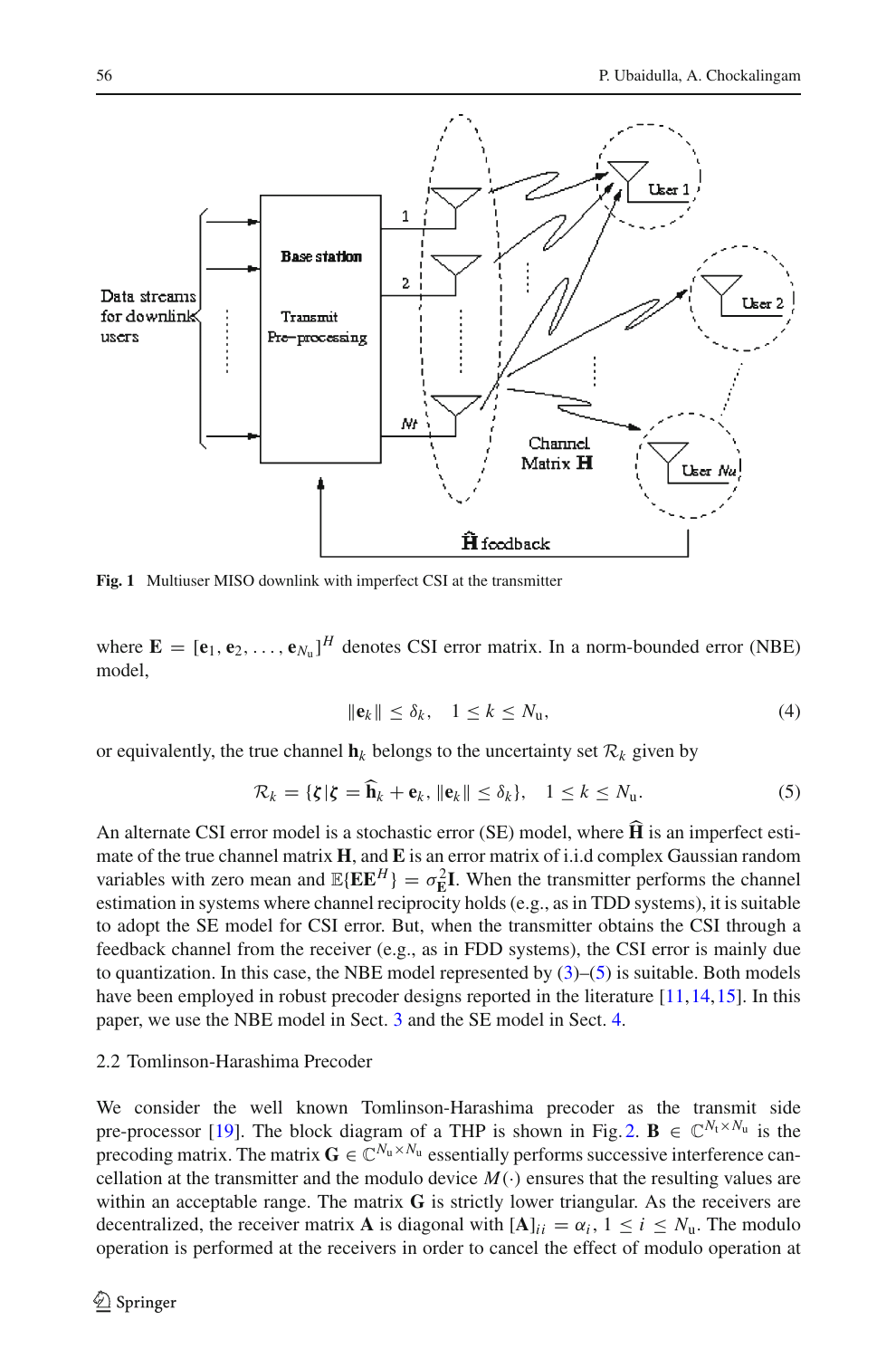

<span id="page-4-1"></span>**Fig. 2** Matrix representation of Tomlinson-Harashima precoder

the transmitter. The estimate of  $u_i$  at user *i* can be written as [\[20](#page-14-14)]

$$
\widehat{u}_i = (\alpha_i \mathbf{h}_i^H \mathbf{B} \mathbf{w} + \alpha_i n_i) \bmod M \n= (\alpha_i \mathbf{h}_i^H \mathbf{B} \mathbf{w} + \mathbf{g}_i \mathbf{w} - \mathbf{g}_i \mathbf{w} + \alpha_i n_i) \bmod M \n= (\alpha_i \mathbf{h}_i^H \mathbf{B} \mathbf{w} - \mathbf{i}_i \mathbf{w} - \mathbf{g}_i \mathbf{w} + u_i + \alpha_i n_i) \bmod M,
$$
\n(6)

where **w** is the input vector to the precoder,  $\mathbf{g}_i$  is the *i*th row of  $\mathbf{G}$ ,  $\mathbf{i}_i$  is the *i*th row of  $\mathbf{I}_{N_{\text{u}} \times N_{\text{u}}}$  identity matrix, and the third equality follows from the fact that ( $\mathbf{g}_i \mathbf{w}$ ) mod  $M =$  $(u_i - w_i)$  mod *M*. Neglecting the loss due to the modulo operation, the error between the transmitted symbol and its estimate can be written as

$$
\widehat{u}_i - u_i = (\alpha_i \mathbf{h}_i^H \mathbf{B} - \mathbf{i}_i - \mathbf{g}_i) \mathbf{w} + \alpha_i n_i.
$$
 (7)

<span id="page-4-2"></span>Assuming  $\mathbb{E}\{\mathbf{w}\mathbf{w}^H\} = \mathbf{I}_{N_n,N_n}$  [\[19](#page-14-13)], and **w** and  $n_i$  are independent, the MSE  $\mu_i$  can be written as

$$
\mu_i = \mathbb{E}\{\left|\widehat{u}_i - u_i\right|^2\} = \left\| \left[\alpha_i \mathbf{h}_i^H \mathbf{B} - \mathbf{i}_i - \mathbf{g}_i \ \alpha_i \sigma_i \right] \right\|^2. \tag{8}
$$

#### <span id="page-4-0"></span>**3 Proposed Robust THP with MSE Constraints**

## 3.1 THP Design with Perfect CSI

In this subsection, we consider the design of a THP which transmits the minimum power required to meet the MSE constraints at the user terminals. The MSE constraints are of the form  $\mu_i \leq \gamma_i$ ,  $1 \leq i \leq N_u$ , where  $\gamma_i$  is the maximum allowed MSE at the *i*th user terminal. The total transmit power is

$$
P_T = \mathbb{E}\{\mathbf{x}^H\mathbf{x}\}\tag{9}
$$

$$
= \mathbb{E}\{\mathbf{w}^H \mathbf{B}^H \mathbf{B} \mathbf{w}\}\tag{10}
$$

$$
= \text{trace}(\mathbf{B}^H \mathbf{B}) \tag{11}
$$

$$
= ||\mathbf{b}||^2,\tag{12}
$$

 $\hat{\mathfrak{D}}$  Springer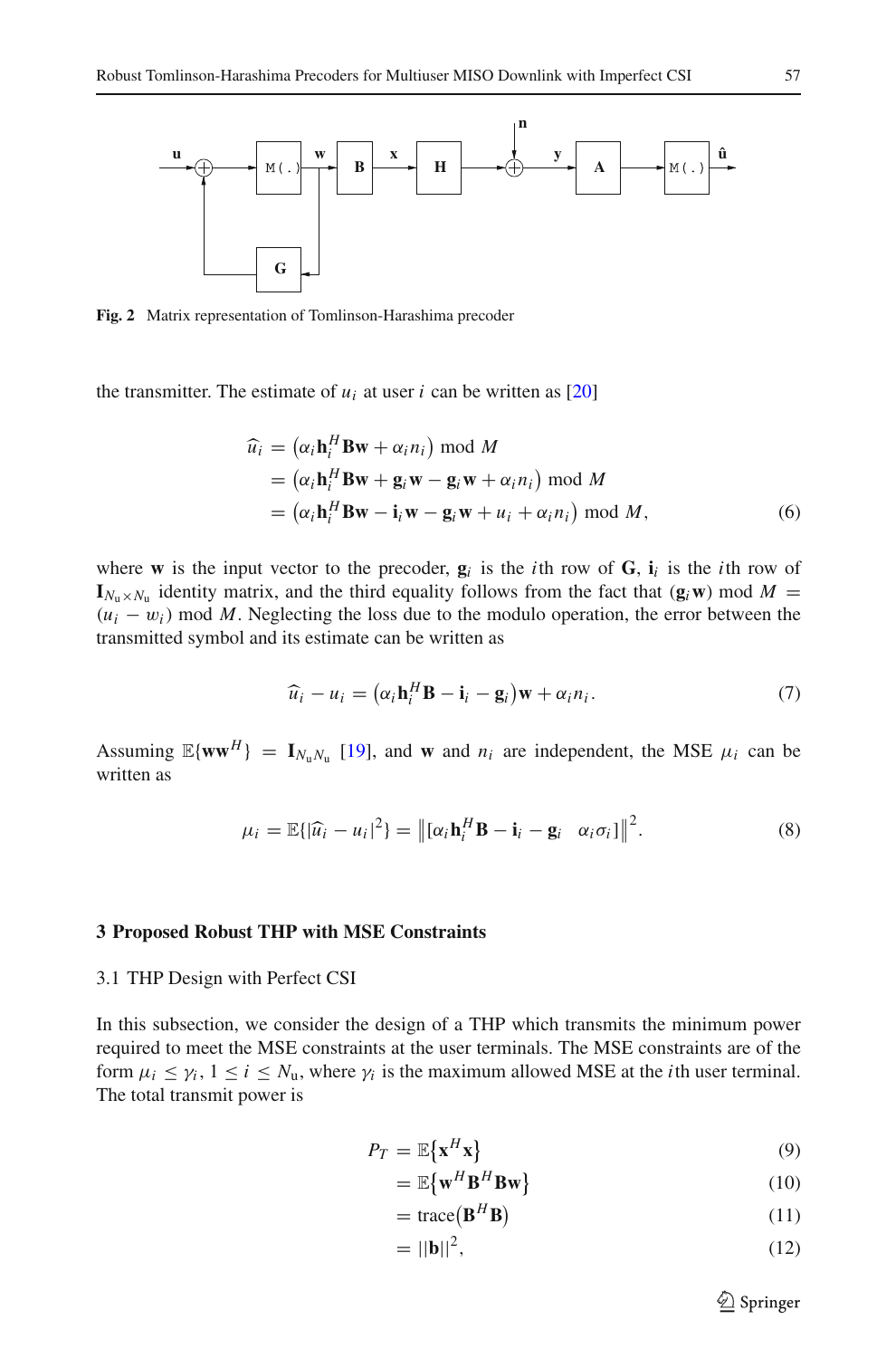where  $\mathbf{b} = \text{vec}(\mathbf{B})$ . The problem of designing a precoder which transmits minimum power in order to meet the MSE constraints at the user terminals can be written as

<span id="page-5-0"></span>
$$
\min_{\mathbf{B}, \alpha_i} \text{trace} \{ \mathbf{B}^H \mathbf{B} \} \tag{13}
$$
\n
$$
\text{subject to } \mu_i(\mathbf{h}_i, \mathbf{B}, \alpha_i) \le \gamma_i,
$$
\n
$$
1 \le i \le N_u.
$$

Based on [\(8\)](#page-4-2), the constraint in [\(13\)](#page-5-0) can be equivalently written as the following second-order cone (SOC) constraint:

$$
\left\| \left[ \mathbf{h}^H \mathbf{B} - \beta_i \mathbf{i}_i - \mathbf{q}_i \quad \sigma_i \right] \right\| \leq \beta_i \sqrt{\gamma_i},\tag{14}
$$

<span id="page-5-2"></span>where  $\beta_i = 1/\alpha_i$ ,  $\mathbf{q}_i = \beta_i \mathbf{g}_i$ . Here, without loss of generality, we have assumed that  $\alpha_i$  is a positive number, as any arbitrary phase factor of  $\alpha_i$  can be absorbed into **B**. Introducing a slack variable  $\tau$ , the precoder design problem [\(13\)](#page-5-0) can now be written as the following SOCP:

$$
\min_{\mathbf{B}, \mathbf{q}_i, \beta_i} \tau
$$
\nsubject to

\n
$$
\|\mathbf{b}\| \leq \tau,
$$
\n
$$
\|[\mathbf{h}_i^H \mathbf{B} - \beta_i \mathbf{i}_i - \mathbf{q}_i \quad \sigma_i]\| \leq \beta_i \sqrt{\gamma_i}
$$
\n
$$
1 \leq i \leq N_u.
$$
\n(15)

This is a convex optimization problem which can be efficiently solved. When the CSI available at transmitter is imperfect, this precoder design results in degraded performance. The robust precoder design proposed in the following section takes the CSI imperfections into account.

## 3.2 Proposed THP Design with Imperfect CSI

In this subsection, we consider THP design with MSE constraints in the presence of imperfect CSI. Here, we use NBE model to characterize the CSI error. The transmitter has knowledge of only the estimate of the channel and the size of the uncertainty region. The true channel, unknown to the transmitter, may lie anywhere in the uncertainty region. In order to ensure, a priori, that the MSE constraints are met for the actual channel, the robust precoder should be so designed that the constraints are met for all members of the uncertainty set. This problem can be stated as

<span id="page-5-1"></span>
$$
\min_{\mathbf{B}, \alpha_i} \text{trace} \{ \mathbf{B}^H \mathbf{B} \} \tag{16}
$$
\n
$$
\text{subject to } \max_{\mathbf{h}_i \in \mathcal{R}_i} \mu_i(\mathbf{h}_i, \mathbf{B}, \alpha_i) \le \gamma_i,
$$
\n
$$
1 \le i \le N_u.
$$

As a tractable approach to solve this problem, we consider iterating over pessimization and optimization steps till we ensure that the MSE constraints are met for all channels belonging to the uncertainty set. In the pessimization step, we compute the worst case channel which violates the constraint in [\(16\)](#page-5-1) for fixed values of **B** and  $\alpha_i$ . In the optimization step, we solve [\(16\)](#page-5-1) for **B** and  $\alpha$  with  $\mathbf{h}_i$ ,  $1 \le i \le N_u$  belonging to a set with a finite number of elements. This approach was introduced in [\[21](#page-14-15)] in the context of robust linear beamforming with SINR constraints. Here, we adopt this approach for the robust THP design with MSE constraints. The pessimization or worst case analysis step involves finding those channels in uncertainty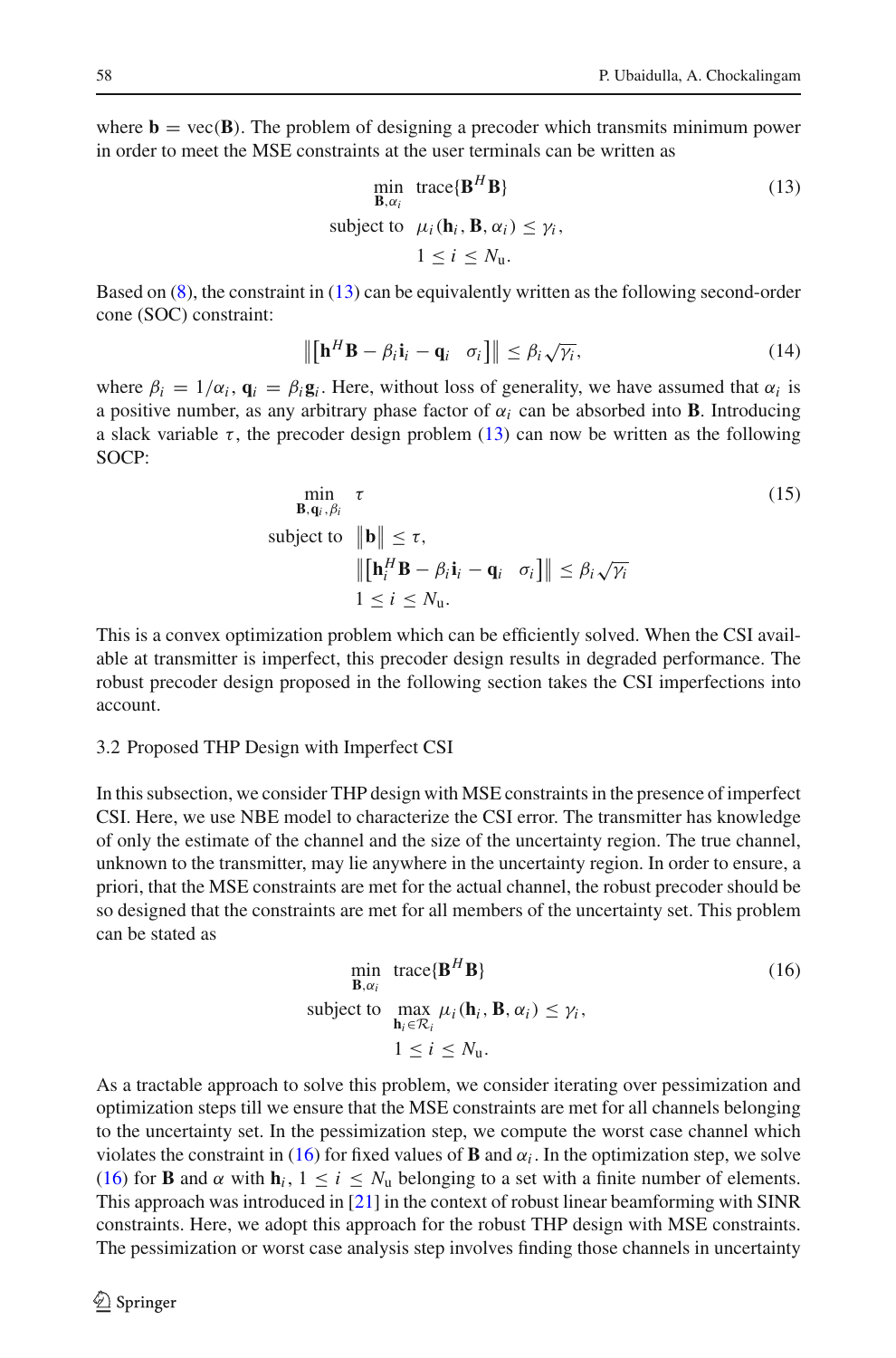region which violates the MSE constraints for a given precoder and the optimization step involves computing the precoder which meets the MSE constraints for all channels found in the pessimization step. Both these steps can be formulated as convex optimization problems which can be solved efficiently.

#### *3.2.1 Pessimization*

In the pessimization step, we want to find a  $\mathbf{h}_i \in \mathcal{R}_i$ , for a given **B** and  $\alpha_i$ , which will violate the MSE requirement. For each user  $i, 1 \le i \le N_u$ , this can be found by solving the following optimization problem:

$$
\max_{\mathbf{h}_i} \ \mu_i(\mathbf{h}_i, \mathbf{B}, \alpha_i) \tag{17}
$$

<span id="page-6-0"></span>subject to 
$$
\mathbf{h}_i \in \mathcal{R}_i
$$
.

If  $\mathbf{h}_i^{\text{opt}}$  is a solution to the optimization problem [\(17\)](#page-6-0), and  $\mu_i(\mathbf{h}_i^{\text{opt}}, \mathbf{B}, \alpha_i) > \gamma_i$ , then  $\mathbf{h}_i^{\text{opt}}$ violates the MSE constraint for a given **B** and  $\alpha_i$ . If  $\mu_i(\mathbf{h}_i^{\text{opt}}, \mathbf{B}, \alpha_i) \leq \gamma_i$ , then all the channel vectors in  $\mathcal{R}_i$  satisfy the MSE constraints.

Equation [8](#page-4-2) can be expanded to express the MSE as a quadratic function of  $\mathbf{h}_i$ , as

$$
\mu_i = \alpha_i^2 \mathbf{h}_i^H \widetilde{\mathbf{B}} \mathbf{h}_i - 2 \Re \left( \mathbf{h}_i^H \mathbf{B} (\alpha_i \mathbf{i}_i + \mathbf{g}_i) \right) + ||\mathbf{g}_i||^2 + \alpha_i^2 + \alpha_i^2 \sigma_i^2, \tag{18}
$$

<span id="page-6-1"></span>where  $\mathbf{\tilde{B}} = \mathbf{B}\mathbf{B}^H$  and  $\Re(\cdot)$  represents the real part of the argument. The optimization problem in [\(17\)](#page-6-0) is equivalent to the following problem:

$$
\min_{\mathbf{h}_i} \ \widetilde{\mu}_i
$$
\nsubject to 
$$
\mathbf{h}_i^H \mathbf{h}_i - 2 \Re{\{\mathbf{h}_i^H \widehat{\mathbf{h}}_i\}} + \widehat{\mathbf{h}}_i^H \widehat{\mathbf{h}}_i \le \delta_i^2,
$$
\n(19)

where  $\tilde{\mu}_i = 2\Re(\mathbf{h}_i^H \mathbf{B}(\beta_i \mathbf{i}_i + \mathbf{q}_i)) - \mathbf{h}_i^H \widetilde{\mathbf{B}} \mathbf{h}_i - ||\mathbf{q}_i||^2 - \beta_i^2 - \sigma_i^2$ . The optimization problems in [\(17\)](#page-6-0) and [\(19\)](#page-6-1) are equivalent as the maximization of  $\mu_i$  and minimization of  $\tilde{\mu}_i = -\mu_i/\alpha_i^2$ <br>over **h**, under the given constraints have the same optimal solution. The Lagrangian associated over **h***<sup>i</sup>* under the given constraints have the same optimal solution. The Lagrangian associated with  $(19)$  is

$$
\mathcal{L}_i(\mathbf{h}_i, \lambda_i) = \widetilde{\mu}_i(\mathbf{h}_i, \mathbf{B}, \alpha_i) + \lambda_i (||\mathbf{h}_i - \widehat{\mathbf{h}}_i||^2 - \delta_i^2),
$$
  
=  $\mathbf{h}_i^H \mathbf{Z}_i \mathbf{h}_i + 2 \Re{\{\mathbf{h}_i^H \mathbf{p}_i\}} + \lambda_i ||\widehat{\mathbf{h}}_i||^2 - ||\mathbf{q}_i||^2 - \beta_i^2 - \sigma_i^2 - \lambda_i \delta_i,$  (20)

where  $\mathbf{Z}_i = \lambda_i \mathbf{I} - \mathbf{B}$ ,  $\mathbf{p}_i = \mathbf{B}(\beta_i \mathbf{i}_i + \mathbf{q}_i) - \lambda_i \mathbf{h}_i$ , and  $\lambda_i$  is the dual variable. The dual function associated with [\(19\)](#page-6-1) is

$$
\phi_i(\lambda_i) = \inf_{\mathbf{h}_i} L_i(\mathbf{h}_i, \lambda_i)
$$
\n
$$
= \begin{cases}\n-\mathbf{p}_i^H \mathbf{Z}_i^{\dagger} \mathbf{p}_i + \lambda_i (\|\mathbf{h}\|^2 - \delta_k) - \|\mathbf{q}_i\|^2 - \beta_i^2 - \sigma_i^2, \\
\qquad \qquad \text{if } \mathbf{Z}_i \succeq 0 \text{ and } \mathbf{p}_i \in \text{Range}(\mathbf{Z}_i) \\
-\infty\n\end{cases}
$$
\n(21)

The dual problem of [\(19\)](#page-6-1) can be written as the following semi-definite program (SDP) [\[22\]](#page-14-16)

<span id="page-6-2"></span>max 
$$
\tau
$$
  
subject to  $\lambda \ge 0$   
 $\Phi_i \ge 0$ , (22)

 $\circled{2}$  Springer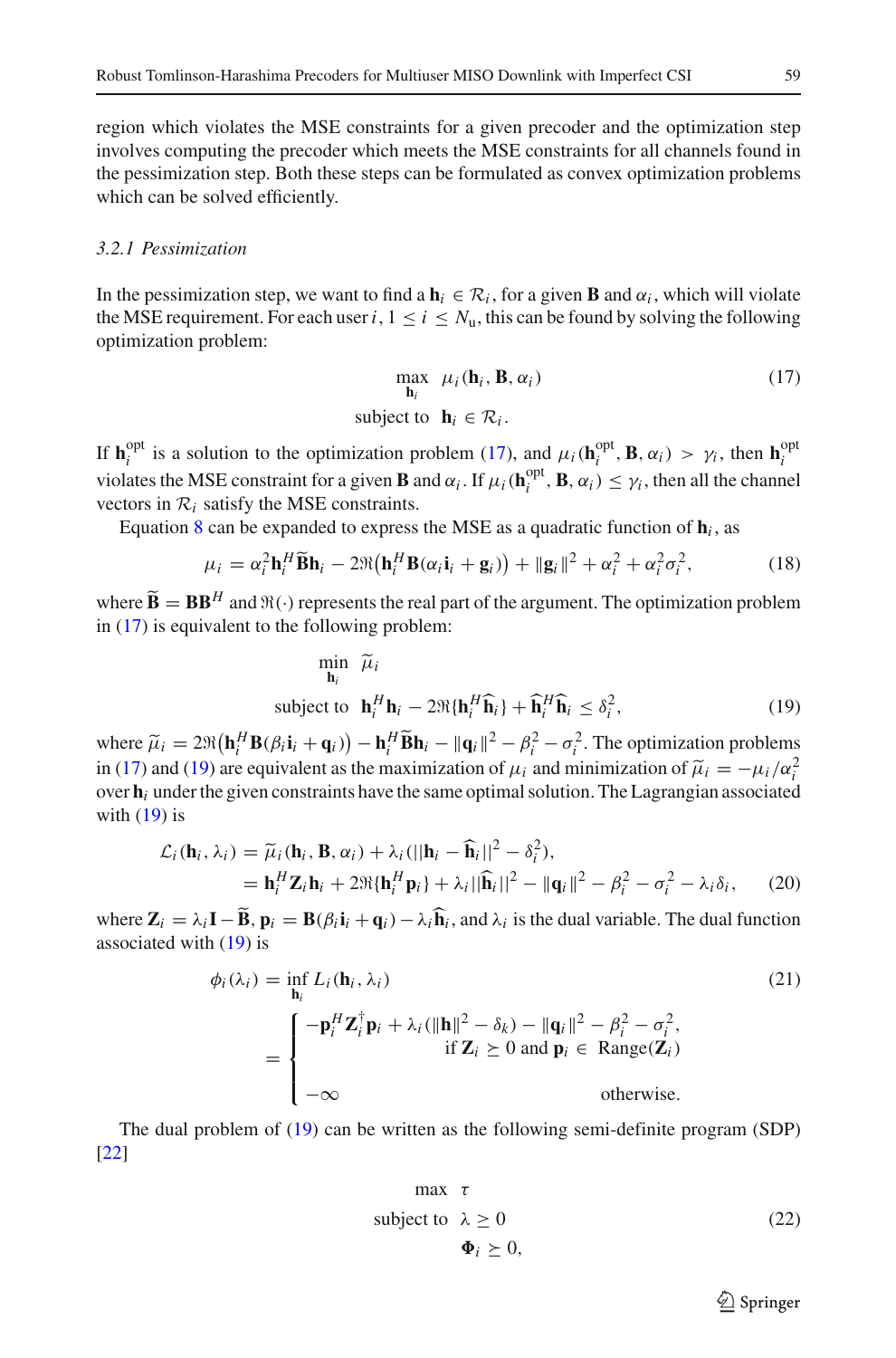where

$$
\Phi_i = \begin{bmatrix} \mathbf{Z}_i & \mathbf{p}_i \\ \mathbf{p}_i^H \lambda_i (\|\mathbf{h}\|^2 - \delta_k) - \|\mathbf{q}_i\|^2 - \beta_i^2 - \sigma_i^2 - \tau \end{bmatrix}.
$$

As strong duality holds in the present problem, both primal and dual problems have the same optimal value. The worst case channel is

$$
\mathbf{h}_i^{\text{opt}} = -\mathbf{Z}^\dagger \big( \mathbf{B}(\beta_i \mathbf{i}_i + \mathbf{q}_i) - \lambda_i^{\text{opt}} \mathbf{\hat{h}}_i \big),\tag{23}
$$

where  $\lambda_i^{\text{opt}}$  is the optimal solution of the dual problem [\(22\)](#page-6-2).

#### *3.2.2 Iterative Procedure to Solve [\(16\)](#page-5-1)*

The proposed robust precoder design involves iterating over a sequence of optimization and pessimization steps till a stopping criterion is met. Consider the set  $H$  of channels which violate the MSE constraints. Initially, this set contains only the channel estimates available at the transmitter. The first step involves the solution of the optimization problem in [\(15\)](#page-5-2) for all elements of the set  $H$ . This step provides **B**, **G**, and  $\alpha$ . The second step is the pessimization [\(22\)](#page-6-2). If the resulting optimal solution **h**opt violates the MSE constraint this channel vector is added to *H*. These two steps are iterated till the worst case analysis produces no more channels violating the MSE constraints. This iterative procedure has been shown to converge [\[21\]](#page-14-15). From our simulations, it is found that the procedure converges in about 10 iterations, each iteration having an optimization and a pessimization step. In the *k*th iteration, pessimization step involves an SDP with  $N_u$  constraints, each of size  $(N_t + 1) \times (N_t + 1)$ . The optimization step involves an SOCP with  $N_k$  constraints, each of size  $(N_u + 2) \times 1$ , where  $N_k$  is of the cardinality of  $H$  in the  $k$ th iteration. The performance results for this proposed THP design are presented in Sect. [5.](#page-10-0) We note that a robust linear precoder with MSE constraints can be obtained as a special case of this proposed THP by setting  $G = 0$ . In Sect. [5,](#page-10-0) we will compare the performance of this linear precoder with that in  $[14]$  $[14]$ .

#### <span id="page-7-0"></span>**4 Robust THP Design with Total Transmit Power Constraint**

In this section, we present a robust THP design under a constraint on the total BS transmit power. In this case, we use the SE model to characterize the CSI error, and adopt a stochastic approach to the robustification. In this case, the matrices **B** and **G** are chosen to minimize a stochastic function of the sum-MSE (SMSE), taking into account the known distribution of the CSI error. We consider the SMSE averaged over the CSI error as the objective function to be minimized. In order to simplify the analysis, we consider a receiver which decides in favor of  $u_k$  when the distance between the scaled version of the received symbol  $c\hat{y}$  and  $u_k$  is less than those to other constellation points [\[10](#page-14-4)]. The scaling factor *c* depends on the channel and the power constraint.

Consider the linear representation of the modulo device [\[19\]](#page-14-13), as shown in Fig. [3.](#page-8-0) The signal vectors **a** and **d** in Fig. [3](#page-8-0) are introduced to satisfy the requirement that **w** has the same value as in the case of modulo operation. The modulo operation at the transmitter alters the statistics of the precoded symbols. Let  $\Phi_w = E\{ww^H\}$  and  $\Phi_u = E\{uu^H\}$ .  $\Phi_w$  is a diagonal matrix, and  $[\Phi_{\bf w}]_{ii} = \frac{M}{(M-1)}[\Phi_{\bf u}]_{ii}$ ,  $i = 1, ..., N_{\bf u}$ . Based on the above development, the SMSE,  $\mu$ , between the scaled value of the symbol vector **d** and the received vector **y**, is given by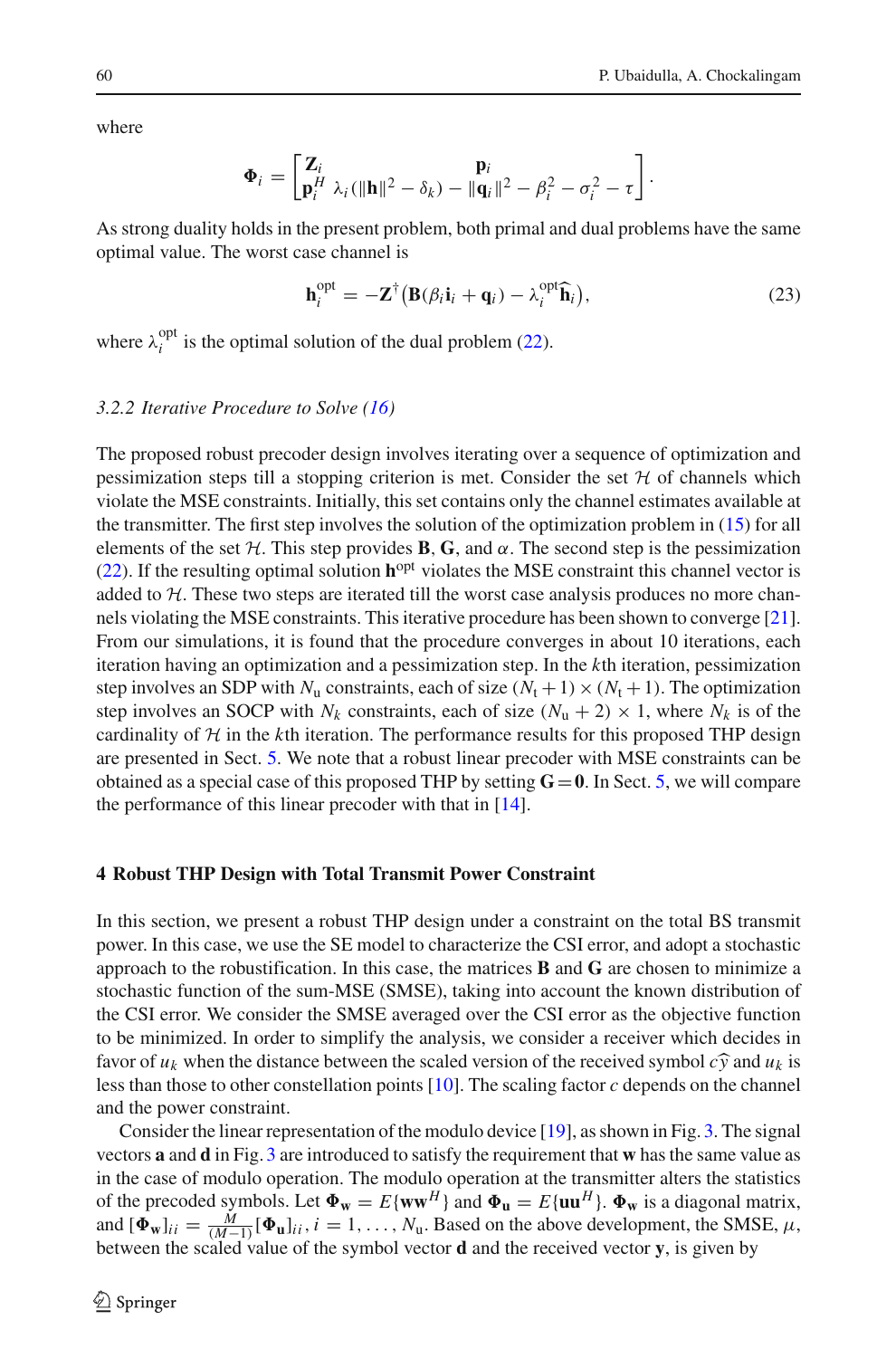

<span id="page-8-1"></span><span id="page-8-0"></span>**Fig. 3** Linear representation of the modulo device

$$
\mu = \mathbb{E}\left\{ \parallel c\mathbf{d} - \mathbf{y} \parallel^2 \right\}
$$
  
=  $\mathbb{E}_{\mathbf{w},\mathbf{n}} \left\{ \parallel c\mathbf{d} - \mathbf{H}\mathbf{B}\mathbf{w} + \mathbf{n} \parallel^2 \right\},$  (24)

where the 2nd step in [\(24\)](#page-8-1) follows from  $\mathbf{x} = \mathbf{B}\mathbf{w}$  (as seen from Fig. [2\)](#page-4-1), and the expectation is over the noise vector, **n**, and the modified symbol vector, **w**. Also, from Fig. [3,](#page-8-0) it can be seen that  $\mathbf{d} = (\mathbf{I} + \mathbf{G})\mathbf{w}$ . Substituting  $(\mathbf{I} + \mathbf{G})\mathbf{w}$  for **d** in [\(24\)](#page-8-1),  $\mu$  can be written as

$$
\mu = \mathbb{E}_{\mathbf{w}} \{ \mathbf{w}^H (c(\mathbf{I} + \mathbf{G}) - \mathbf{H} \mathbf{B})^H (c(\mathbf{I} + \mathbf{G}) - \mathbf{H} \mathbf{B}) \mathbf{w} \} + N_u \sigma_n^2
$$
  
= trace((c(\mathbf{I} + \mathbf{G}) - \mathbf{H} \mathbf{B})^H (c(\mathbf{I} + \mathbf{G}) - \mathbf{H} \mathbf{B})) + N\_u \sigma\_n^2, (25)

<span id="page-8-2"></span>where we have assumed  $\Phi_{\mathbf{w}} = \mathbf{I}_{N_{\mathbf{u}}}$ .

Under imperfect CSI, since  $H = \hat{H} + E$ , in order to make the design robust, we consider the SMSE in [\(25\)](#page-8-2) averaged over the error matrix **E** (in addition to averaging over **w** and **n**) as the performance metric for the optimization. This optimization is performed subject to a total transmit power constraint. As the last term in  $(25)$  is a constant, it can be dropped from the objective function. Now, taking the expectation of [\(25\)](#page-8-2) over **E**, we get

$$
\mathbb{E}_{\mathbf{E},\mathbf{w}}\{\mathbf{w}^H(c(\mathbf{I}+\mathbf{G})-\mathbf{H}\mathbf{B})^H(c(\mathbf{I}+\mathbf{G})-\mathbf{H}\mathbf{B})\mathbf{w}\}\
$$
\n
$$
=\mathbb{E}_{\mathbf{E}}\{\text{trace}((c(\mathbf{I}+\mathbf{G})-\mathbf{H}\mathbf{B})^H(c(\mathbf{I}+\mathbf{G})-\mathbf{H}\mathbf{B})\Phi_{\mathbf{w}})\}\
$$
\n
$$
=\mathbb{E}_{\mathbf{E}}\{\text{trace}((c(\mathbf{I}+\mathbf{G})-\mathbf{H}\mathbf{B})^H(c(\mathbf{I}+\mathbf{G})-\mathbf{H}\mathbf{B}))\}. \tag{26}
$$

<span id="page-8-5"></span><span id="page-8-4"></span>Based on the above, we can formulate the proposed robust THP design problem as the following constrained optimization program:

$$
\min_{\mathbf{B}, \mathbf{G}, c} \mathbb{E}_{\mathbf{E}} \{ \text{trace} \big( (c(\mathbf{I} + \mathbf{G}) - \mathbf{H}\mathbf{B})^H (c(\mathbf{I} + \mathbf{G}) - \mathbf{H}\mathbf{B}) \big) \} \tag{27}
$$
\n
$$
\text{subject to } \text{trace} \big( \mathbf{B}^H \mathbf{B} \big) \le P_{\text{th}},
$$
\n
$$
c \ge c_{\text{th}},
$$

<span id="page-8-3"></span>where  $P_{\text{th}}$  is the maximum allowed total BS transmit power. The scaling factor  $c$  is lowerbounded in order to avoid the trivial solution of  $c = 0$  and  $\mathbf{B} = 0$ . Since *c* effectively represents the magnitude of the received signal  $[10]$  $[10]$ ,  $c<sub>th</sub>$  can be taken to be the average received signal magnitude resulting from the use of the THP in [\[6\]](#page-14-0). Let  $\mathbf{g} = \text{vec}((\mathbf{I} + \mathbf{G}))$ ,  $\mathbf{b} = \text{vec}(\mathbf{B})$ , and  $\mathbf{A} = \mathbf{I} \otimes (\widehat{\mathbf{H}} + \mathbf{E}) = \widehat{\mathbf{A}} + \widetilde{\mathbf{A}}$ . Then,

$$
\text{vec}(c(\mathbf{I} + \mathbf{G}) - (\widehat{\mathbf{H}} + \mathbf{E})\mathbf{B}) = c\mathbf{g} - \mathbf{A}\mathbf{b}.\tag{28}
$$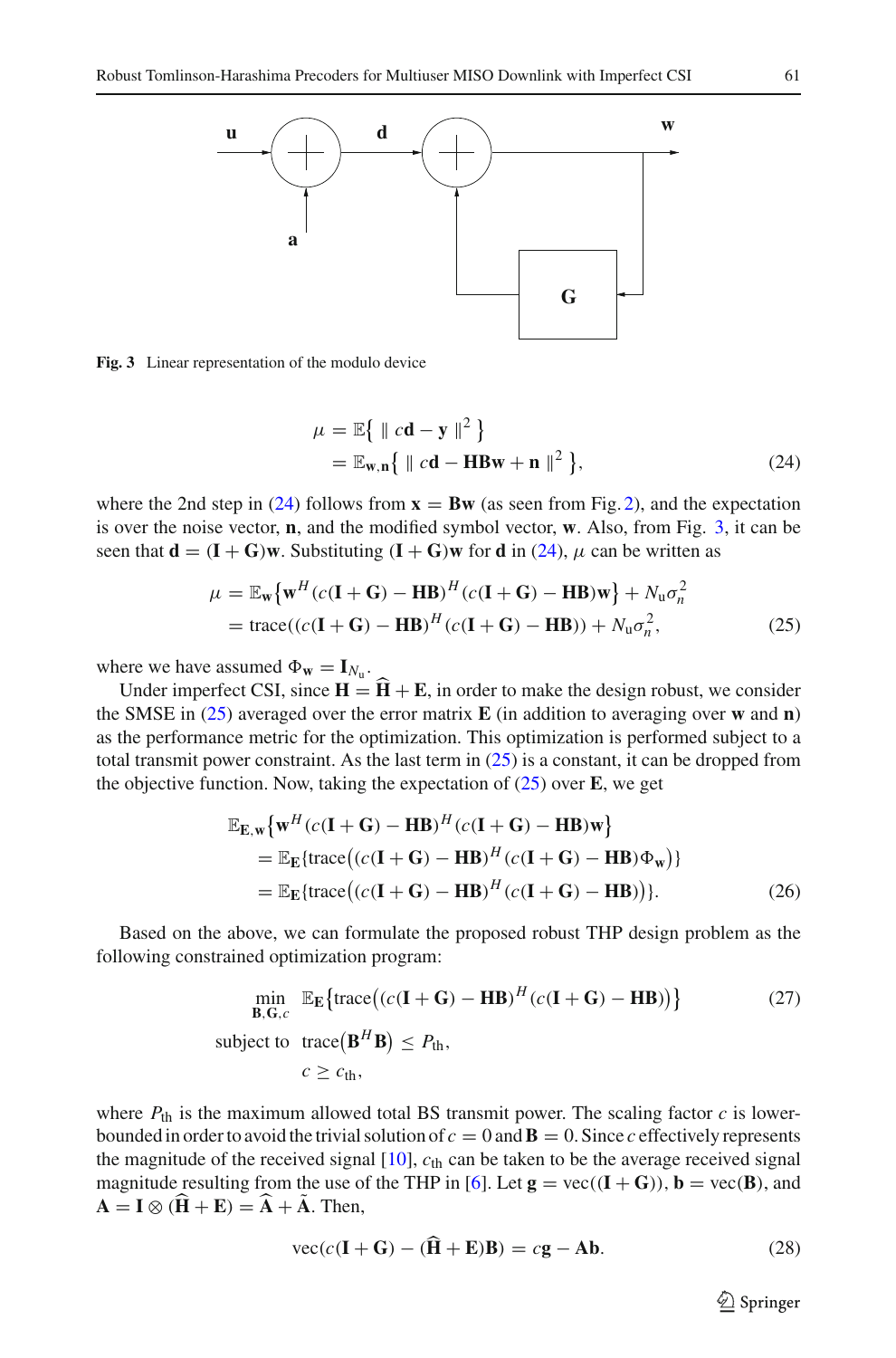<span id="page-9-0"></span>Substituting  $H = \hat{H} + E$  and using [\(28\)](#page-8-3) in [\(26\)](#page-8-4), the objective in [\(27\)](#page-8-5) can be rewritten as

$$
\mathbb{E}_{\mathbf{E}}\{\text{trace}((c(\mathbf{I} + \mathbf{G}) - (\widehat{\mathbf{H}} + \mathbf{E})\mathbf{B})^{H}(c(\mathbf{I} + \mathbf{G}) - (\widehat{\mathbf{H}} + \mathbf{E})\mathbf{B}))\}
$$
\n
$$
= \mathbb{E}_{\mathbf{E}}\{ (c\mathbf{g} - \mathbf{A}\mathbf{b})^{H} (c\mathbf{g} - \mathbf{A}\mathbf{b}) \}
$$
\n
$$
= || \widehat{\mathbf{A}}\mathbf{b} - c\mathbf{g} ||^{2} + \mathbf{b}^{H} E_{\mathbf{E}}\{\widetilde{\mathbf{A}}^{H}\widetilde{\mathbf{A}}\}\mathbf{b}
$$
\n
$$
= || \widehat{\mathbf{A}}\mathbf{b} - c\mathbf{g} ||^{2} + \sigma_{\mathbf{E}}^{2} || \mathbf{b} ||^{2}. \tag{29}
$$

<span id="page-9-1"></span>In the above, both **b** and **g** are optimization parameters, whereas in a linear precoder only **b** is the optimization parameter. Using [\(29\)](#page-9-0), and noting that the second constraint in [\(27\)](#page-8-5) is active at optimality, the optimization problem in  $(27)$  can be rewritten as

$$
\min_{\mathbf{b}, \mathbf{g}} J(\mathbf{b}, \mathbf{g}) \stackrel{\Delta}{=} || \widehat{\mathbf{A}} \mathbf{b} - c_{\mathbf{th}} \mathbf{g} ||^2 + \sigma_{\mathbf{E}}^2 || \mathbf{b} ||^2
$$
\n(30)

\nsubject to  $|| \mathbf{b} ||^2 \leq P_{\mathbf{th}}$ .

#### 4.1 Alternating Optimization

As the optimization has to be performed with respect to both **b** and **g** in [\(30\)](#page-9-1), we can use the method of alternating optimization [\[18\]](#page-14-11), wherein the optimization over an entire set of variables is replaced by a sequence of easier optimizations involving grouped subsets of the variables. In the present problem, we partition the optimization set  ${\bf b}, {\bf g}$  into the non-overlapping subsets {**b**} and {**g**} and perform the optimization with respect to these subsets in an alternating fashion. We note that a semi-closed form solution to [\(30\)](#page-9-1) is presented in [\[11\]](#page-14-12) which involves a numerical root-finding.

The algorithmic form of the alternating optimization for the computation of the matrices **G** and **B** is shown in Table [1.](#page-10-1) At the  $(n + 1)$ th iteration, the value of **b** is the solution to the following problem

$$
\mathbf{b}^{n+1} = \operatorname*{argmin}_{\mathbf{b}} J(\mathbf{b}, \mathbf{g}^n),
$$
 (31)

<span id="page-9-2"></span>where **b** satisfies the constraint in  $(30)$ . This problem can be efficiently solved as a sec-ond order cone program (SOCP) [\[23\]](#page-14-17). Having computed  $\mathbf{b}^{n+1}$ ,  $\mathbf{g}^{n+1}$  is the solution to the following problem:

$$
\mathbf{g}^{n+1} = \operatorname{argmin} J(\mathbf{b}^{n+1}, \mathbf{g})
$$
\n
$$
\mathbf{g}
$$
\n(32)

<span id="page-9-5"></span><span id="page-9-3"></span>This problem has the following solution:

$$
\mathbf{g}^{n+1} = \left(\frac{1}{c_{\text{th}}}\right) \text{vec}\left(\text{tril}\left(\text{mat}\left(\mathbf{A}\mathbf{b}^{n+1}\right)\right) + \mathbf{I}\right),\tag{33}
$$

where mat( $\cdot$ ) operator constructs a square matrix from the input vector and tril( $\cdot$ ) operator extracts the lower triangular part of the input matrix. This alternating optimization over {**b**} and {**g**} can be repeated till convergence of the optimization variables. From [\(31\)](#page-9-2) and [\(32\)](#page-9-3), we have

$$
J(\mathbf{b}^{n+1}, \mathbf{g}^{n+1}) \le J(\mathbf{b}^{n+1}, \mathbf{g}^n) \le J(\mathbf{b}^n, \mathbf{g}^n). \tag{34}
$$

<span id="page-9-4"></span>Coupled with the fact that the SMSE is lower bounded, [\(34\)](#page-9-4) implies that the proposed algorithm is guaranteed to converge to a limit as  $n \to \infty$ . The iteration is terminated when the norm of the difference in the results of consecutive iterations are below a threshold or when the maximum number of iterations is reached.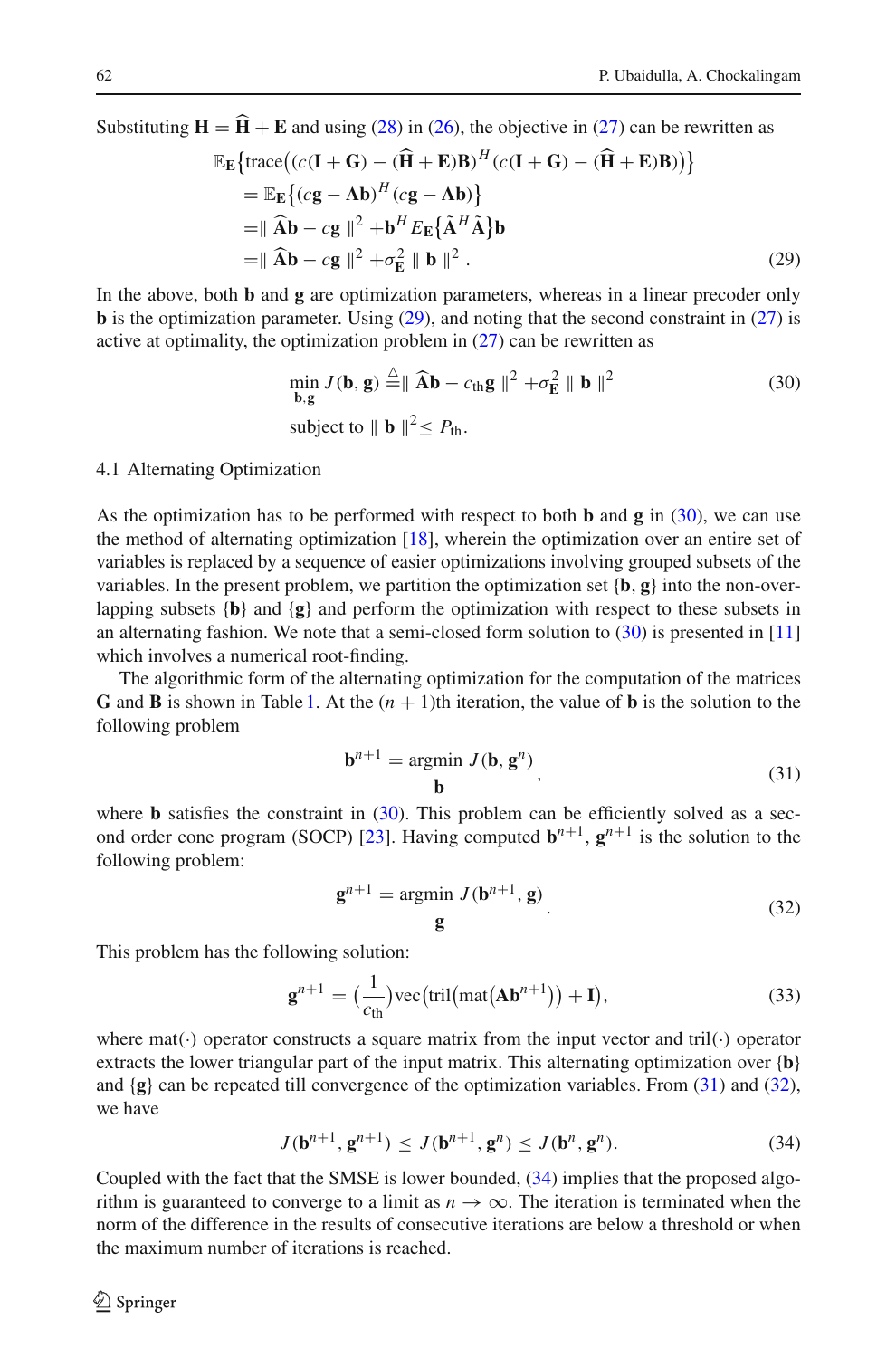#### **Table 1** Algorithm for computation of precoding matrices **B** and **G**

<span id="page-10-1"></span>Select  $N_{max}$  (maximum number of iterations),  $T_{th}$  (convergence threshold), Initialize  $X^0 = [b^0 g^0]$ 1)  $n = 0$ 2) **while**  $n \leq N_{max}$ 3) Compute  $\mathbf{b}^{n+1}$  using  $\mathbf{g}^n$  Eqn.[\(31\)](#page-9-2) 4) Compute  $\mathbf{g}^{n+1}$  using  $\mathbf{b}^{n+1}$  Eqn.[\(33\)](#page-9-5) 5)  $\mathbf{x}^{n+1} = [\mathbf{b}^{n+1} \mathbf{g}^{n+1}]$ 6) **if**  $\|\mathbf{x}^{n+1} - \mathbf{x}^{n}\| \le T_{th}$  **then** 7) **break** 8) **endif** 9)  $n \leftarrow n + 1$ 

10) **endwhile**

#### <span id="page-10-0"></span>**5 Simulation Results**

In this section, we present the performance of the proposed robust THP designs evaluated through simulations. First, we present the performance results of the proposed robust precoder designs with MSE constraints presented in Sect. [3.](#page-4-0) The performance of the proposed robust THP and linear precoder are compared with the robust power control algorithm in [\[14\]](#page-14-7). We compare with [\[14](#page-14-7)] as other robust designs reported in the literature use QoS metrics other than MSE. In the first experiment, we fix the uncertainty size of transmit CSI for all users as  $\delta = 0.05$  and compute the transmit power for achieving different effective SINRs (SINR<sup>e</sup>) required at each user, where  $SINR^e = (MSE)^{-1}$ . Figure [4](#page-11-0) shows the results of this experiment for  $N_t = 3$  and  $N_u = 3$ . From Fig. [4,](#page-11-0) it can be seen that the proposed robust linear precoder and the robust power allocation algorithm in [\[14\]](#page-14-7) have similar performance. The proposed THP design, on the other hand, transmits much less power compared to the linear precoders. In the second experiment, we fix the effective SINR requirement of each user as  $SINR<sup>e</sup> = 10 dB$  and compute the transmit power required for different sizes of the channel uncertainty region. Figure [5](#page-11-1) shows the results of this experiment for  $N_t = 3$  and  $N_u = 3$ . The proposed robust THP transmits less power compared to the proposed robust linear precoder and the robust precoder in [\[14](#page-14-7)]. The proposed linear precoder is also found to perform better than the power allocation algorithm in low SINR*<sup>e</sup>* region. While we used the NBE model in Figs. [4](#page-11-0) and [5,](#page-11-1) in the next experiment, we study the performance of the precoders in the presence of Gaussian distributed CSI error matrix **E**, i.e., the SE model. We fix the uncertainty size of each user  $\delta = 0.05$  and the target effective SINR as SINR<sup>e</sup> = 10 dB. Distributions of the achieved SINR<sup>*e*</sup> is evaluated for  $\sigma_{\mathbf{E}}^2 = 0.01$  and  $\sigma_{\mathbf{E}}^2 = 0.1$ . Figure [6](#page-12-0) shows the results of this third experiment. When the uncertainty size is fixed, the probability of the CSI error falling within the uncertainty region is higher for lower  $\sigma_{\mathbf{E}}$ . The results in Fig. [6](#page-12-0) show that the proposed precoders provide the target QoS more often compared to the precoder in [\[14](#page-14-7)]. For example, when  $\sigma_{\mathbf{E}}^2 = 0.01$ , the proposed linear and THP precoders provide the target QoS with probability of 0.67, whereas the corresponding probability for the precoder in [\[14\]](#page-14-7) is 0.29. Similar improved performance of the proposed precoders can be observed for the case of  $\sigma_{\mathbf{E}}^2 = 0.1$  also.

Next, we evaluate the performance of the robust THP with a total BS transmit power constraint presented in Sect. [4.](#page-7-0) We compare this performance with other precoders in the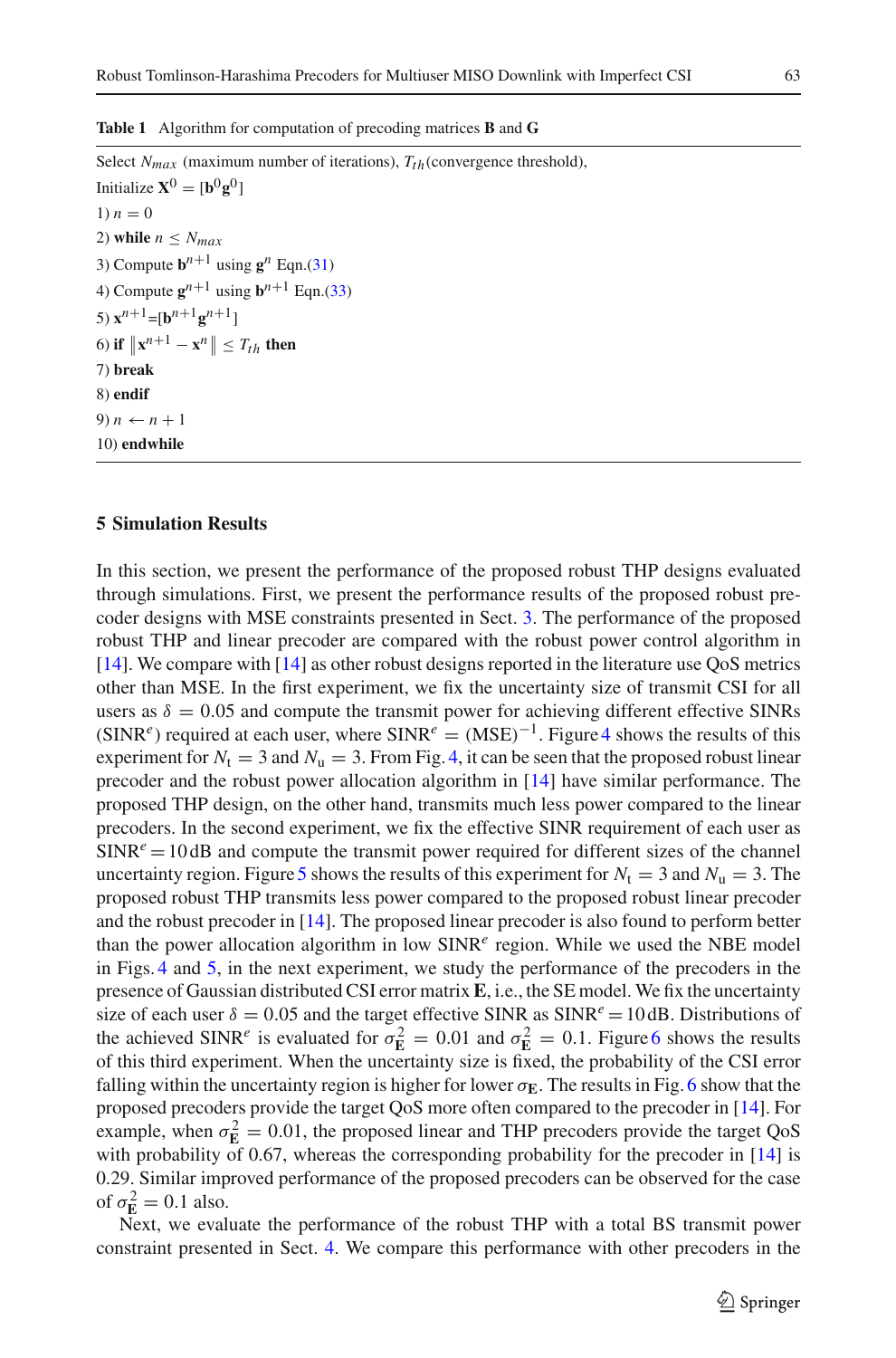

<span id="page-11-0"></span>**Fig. 4** Transmit power versus SINR<sup>e</sup> = 1/MSE requirement of the users.  $N_t = N_u = 3$ . Uncertainty size  $\delta =$  $\delta_1 = \delta_2 = \delta_3 = 0.05$ . NBE model of CSI error



<span id="page-11-1"></span>**Fig. 5** Transmit power versus channel uncertainty size  $\delta$  for  $N_t = N_u = 3$  and SINR<sup>e</sup> = 10 dB for each user. NBE model of CSI error

literature. The comparison is based on the average uncoded bit error rate (BER) versus the average signal-to-noise ratio (SNR), which is defined as  $\frac{P_T}{N_u \sigma_h^2}$  [\[10](#page-14-4)]. The modulation scheme used is QPSK. The elements of the estimation error matrix, **E**, are generated independently from zero-mean Gaussian distribution of variance  $\sigma_{\mathbf{E}}^2$  (i.e., SE model of CSI error). We compare the BER performance of the proposed robust THP with that of (i) the robust linear MMSE precoder in [\[10](#page-14-4)], and (ii) the robust ZF-THP in [\[12\]](#page-14-5). Figure [7](#page-12-1) shows the BER performance of the various precoders in a system with four transmit antennas ( $N_t = 4$ ) at the BS,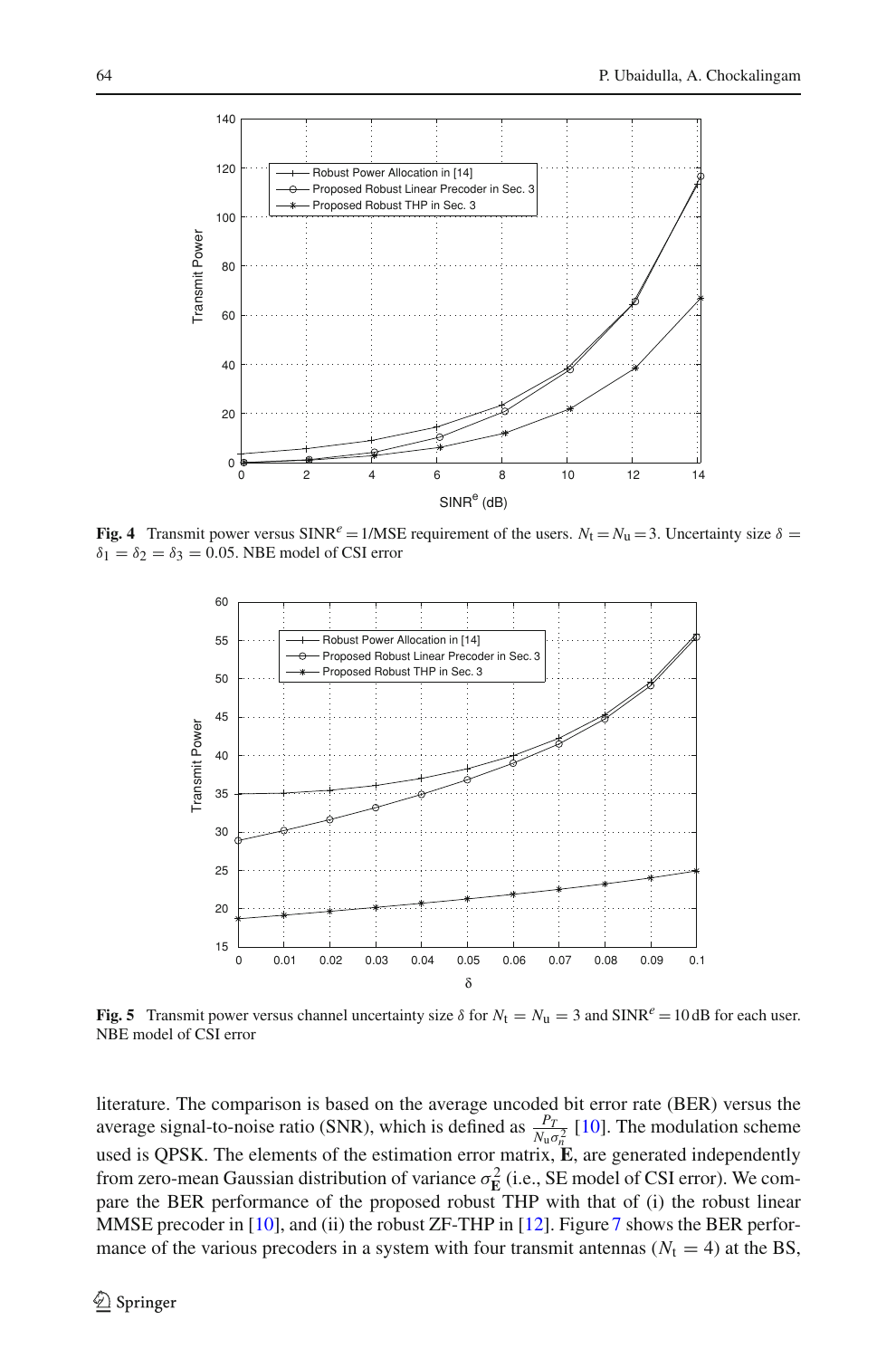

<span id="page-12-0"></span>**Fig. 6** CDF of the achieved SINR*<sup>e</sup>* for different precoders with Gaussian distributed CSI error (i.e., SE model of CSI error).  $N_t = 3$ ,  $N_u = 3$ , Channel uncertainty size  $\delta = 0.05$ 



<span id="page-12-1"></span>**Fig. 7** Uncoded BER versus average SNR performance for different precoders with imperfect CSI at the transmitter: (i) robust linear MMSE precoder in [\[10](#page-14-4)], (ii) robust ZF THP in [\[12\]](#page-14-5), and (iii) proposed robust THP in Sect. [4.](#page-7-0)  $N_t = 4$ ,  $N_u = 4$ ,  $QPSK$ ,  $\sigma_E^2 = 0.05$ 

four users  $(N<sub>u</sub> = 4)$  with one receive antenna each, and channel estimation error variance  $\sigma_{\rm E}^2 = 0.05$ . For the same system parameters setting, Fig. [8](#page-13-5) presents the results for  $\sigma_{\rm E}^2 = 0.2$ . From Figs. [7](#page-12-1) and [8,](#page-13-5) it can be observed that the proposed robust THP in Sect. [4](#page-7-0) performs better than the robust linear MMSE precoder in [\[10\]](#page-14-4) as well as the robust ZF-THP in [\[12\]](#page-14-5). The performance cross-overs between the THP precoders and the linear MMSE precoder at low SNRs are due to the power enhancement effect of the modulo operation in the THP.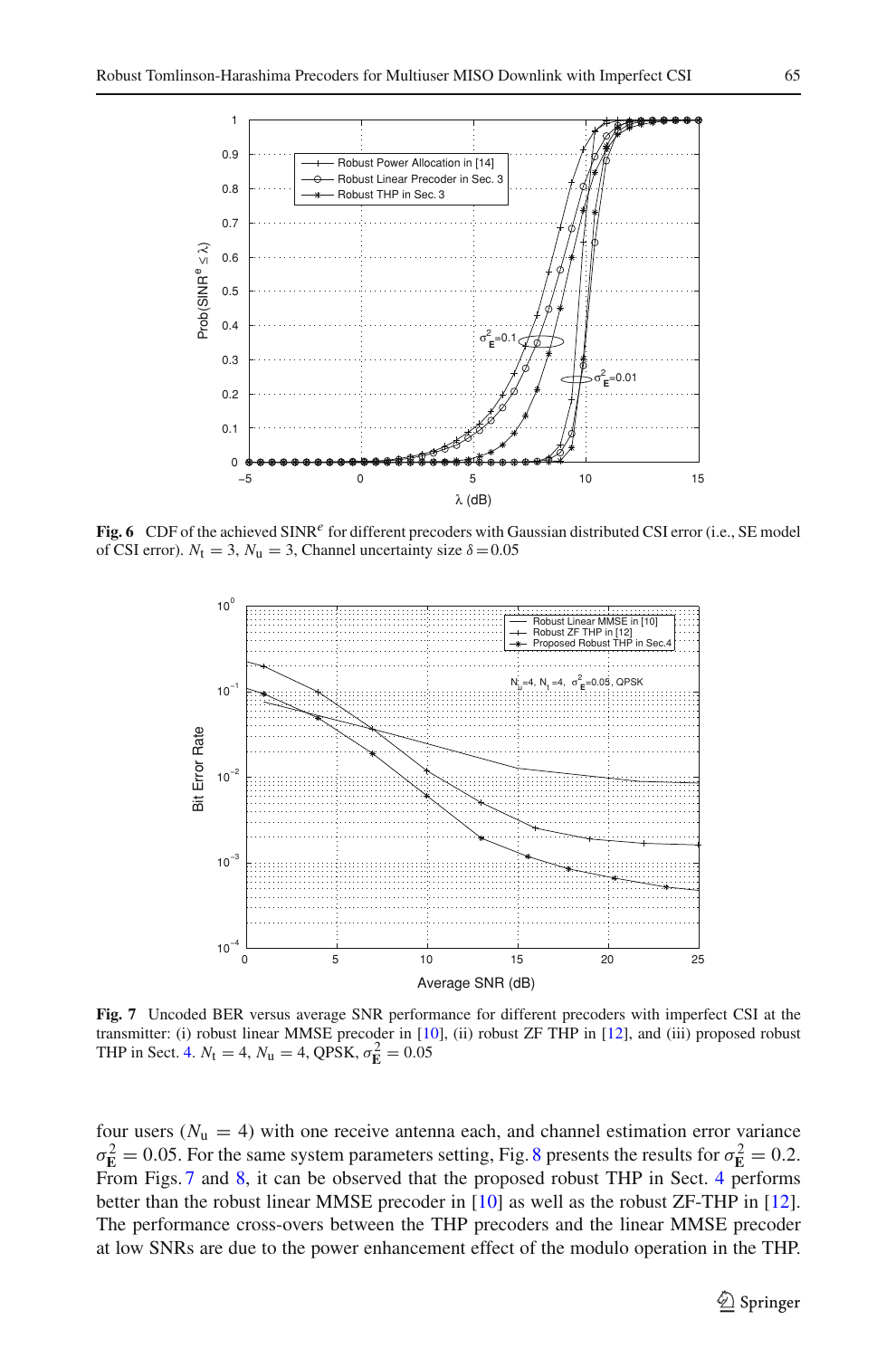

<span id="page-13-5"></span>**Fig. 8** Uncoded BER versus average SNR performance for different precoders with imperfect CSI at the transmitter: (i) robust linear MMSE precoder in [\[10](#page-14-4)], (ii) robust ZF THP in [\[12\]](#page-14-5), and (iii) proposed robust THP in Sect. [4.](#page-7-0)  $N_t = 4$ ,  $N_u = 4$ , QPSK,  $\sigma_E^2 = 0.2$ 

Thus, the results illustrate that the proposed robust THP design outperform other designs in the literature.

## <span id="page-13-4"></span>**6 Conclusions**

We investigated the problem of designing robust THPs for MISO systems with imperfect CSI under MSE and total BS transmit power constraints. The first design was based on the minimization of total BS transmit power under constraints on the MSE at the individual user receivers. We presented an iterative procedure to solve this problem, where each iteration involves the solution of a pair of convex optimization problems. The second design was based on the minimization of a stochastic function of the SMSE under a constraint on the total BS transmit power. We solved this problem efficiently by the method of alternating optimization. Through simulation results, we showed that the proposed robust THP designs outperform other robust THP designs in the literature.

#### <span id="page-13-0"></span>**References**

- 1. Tse, D., & Viswanath, P. (2006). *Fundamentals of wireless communication*. Cambridge: Cambridge University Press.
- <span id="page-13-1"></span>2. Bolcskei, H., Gesbert, D., Papadias, C. B., & van der Veen, A.-J. (2006). *Space–time wireless systems: From array processing to MIMO communications*. Cambridge: Cambridge University Press.
- 3. Joham, M., Utschick, W., & Nossek, J. A. (2005). Linear transmit processing in MIMO communications systems. *IEEE Transactions on Signal Processing, 53*, 2700–2712.
- <span id="page-13-2"></span>4. Fischer, R., Windpassinger, C., Lampe, A., & Huber, J. (2002). MIMO precoding for decentralized receivers. In *Proceedings of IEEE ISIT'2002*, p. 496.
- <span id="page-13-3"></span>5. Spencer, Q. H., Swindlehurst, A. L., & Haardt, M. (2004). Zero-forcing methods for downlink spatial multiplexing in multiuser MIMO channels. *IEEE Transactions on Signal Processing, 52*, 461–471.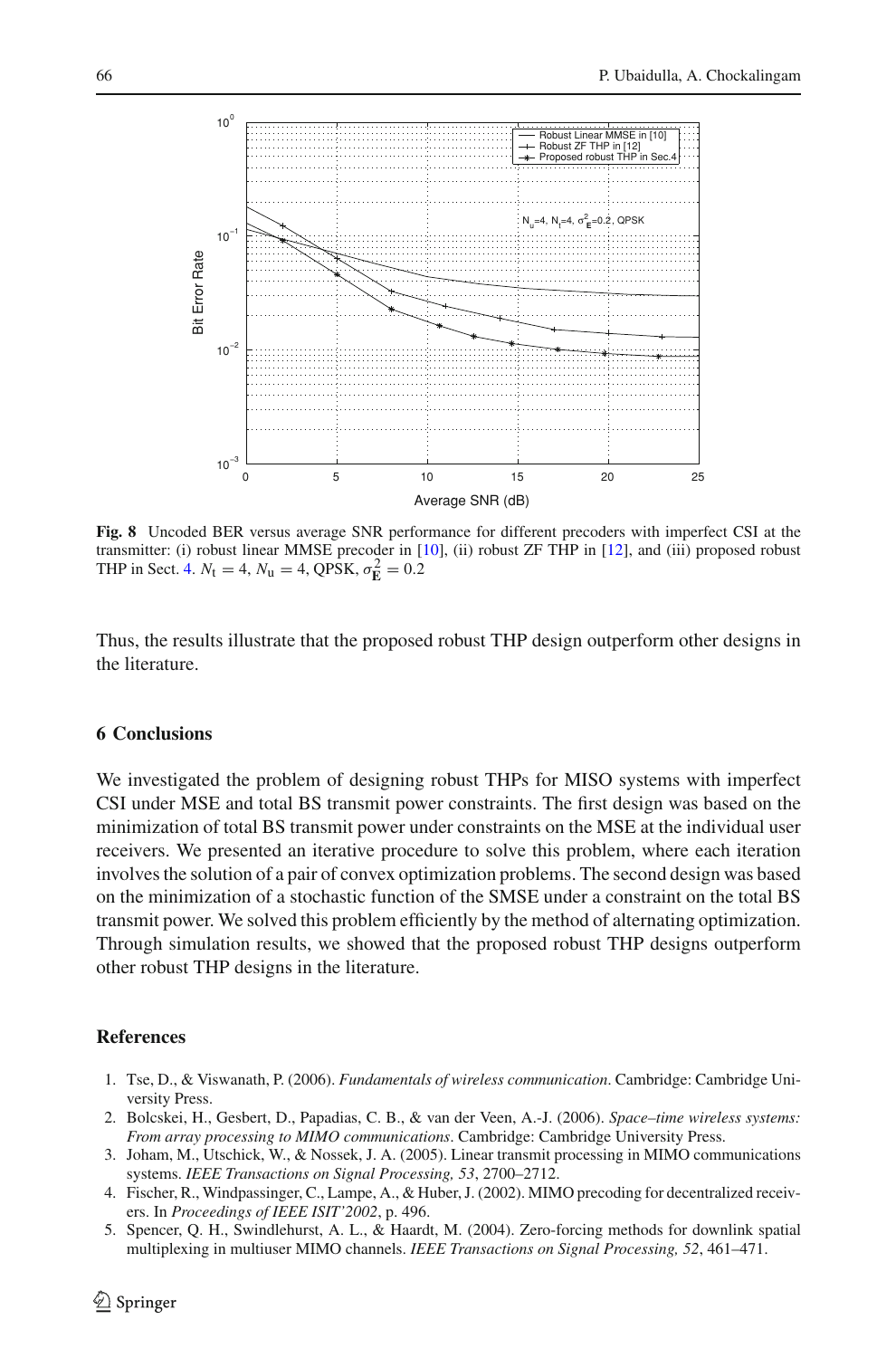- <span id="page-14-0"></span>6. Kusume, K., Joham, M., Utschick, W., & Bauch, G. (2005). Efficient Tomlinson-Harashima precoding for spatial multiplexing on flat MIMO channel. *Proceedings of IEEE ICC'2005*, Vol. 3, pp. 2021–2025.
- <span id="page-14-1"></span>7. Schubert, M., & Boche, H. (2005). Iterative multiuser uplink and downlink beamforming under SINR constraints. *IEEE Transactions on Signal Processing, 53*, 2324–2334.
- <span id="page-14-2"></span>8. Sanguinetti, L., & Morelli, M. (2007). Non-linear precoding for multiple-antenna multiuser downlink transmissions with different QoS requirements. *IEEE Transactions on Wireless Communications, 6*, 852–856.
- 9. Jindal, N. (2006). MIMO broadcast channels with finite rate feedback. *IEEE Transactions on Information Theory, 52*, 5045–5059.
- <span id="page-14-4"></span><span id="page-14-3"></span>10. Shenouda, M. B., & Davidson, T. N. (2006). Robust linear precoding for uncertain MISO broadcast Channels. In *Proceedings of IEEE ICASSP'2006*, Vol. 4, pp. 37–40.
- <span id="page-14-12"></span>11. Shenouda, M. B., & Davidson, T. N. (2007). Tomlinson-Harashima precoding for broadcast channels with uncertainty. *IEEE Journal on Selected Areas in Communications, 25*, 1380–1389.
- <span id="page-14-5"></span>12. Hunger, R., Dietrich, F., Joham, M., & Utschick, W. (2004). Robust transmit zero-forcing filters. In *Proceedings of ITG Workshop on Smart Antennas*, Munich, pp. 130–137.
- <span id="page-14-6"></span>13. Shenouda, M. B., & Davidson, T. N. (2007). Linear matrix inequality formulations of robust QoS precoding for broadcast channels. In *Proceedings of CCECE'2007*, pp. 324–328.
- <span id="page-14-7"></span>14. Payaro, M., Pascual-Iserte, A., & Lagunas, M. A. (2007). Robust power allocation designs for multiuser and multiantenna downlink communication systems through convex optimization. *IEEE Journal on Selected Areas in Communications, 25*, 1392–1401.
- <span id="page-14-8"></span>15. Biguesh, M., Shahbazpanahi, S., & Gershman, A. B. (2004). Robust downlink power control in wireless cellular systems. *EURASIP Journal on Wireless Communications and Networking, 2*, 261–272.
- <span id="page-14-9"></span>16. Kassam, S. A., & Poor, H. V. (1985). Robust techniques for signal processing: A survey. *Proceeding of the IEEE, 3*, 433–481.
- <span id="page-14-10"></span>17. Ben-Tal, A., & Nemirovsky, A. (1998). Robust convex optimization. *Mathematics of Operations Research, 23*(4), 769–805.
- <span id="page-14-11"></span>18. Bezdek, J. C., & Hathaway, R. J. (2002). Some notes on alternating optimization. In *Advances in Soft Computing AFSS 2002, LNAI 2275* (pp. 288–300). Berlin: Springer-Verlag.
- <span id="page-14-13"></span>19. Fischer, R. (2002). *Precoding and signal shaping for digital transmission*. New York: Wiley.
- <span id="page-14-14"></span>20. Mezghani, A., Hunger, R., Joham, M., & Utschick, W. (2006). Iterative THP transceiver optimization for multiuser MIMO systems based on weighted sum-MSE minimization. In *Proceedings of IEEE SPAWC'2006,* pp. 1–5.
- <span id="page-14-15"></span>21. Mutapcic, A., Kim, S. J., & Boyd, S. (2007). A tractable method for robust downlink beamforming in wireless communications. *Proceedings of ACSSC'2007*, pp. 1224–1228.
- <span id="page-14-16"></span>22. Boyd, S., & Vandenberghe, L. (2004). *Convex optimization*. Cambridge: Cambridge University Press.
- <span id="page-14-17"></span>23. Sturm, J. (1999). Using SeDuMi 1.02, a MATLAB toolbox for optimization over symmetric cones. *Optimization Methods and Software, 11*, 625–653.

## **Author Biographies**



**P. Ubaidulla** received the B.Tech degree in Electronics and Communication Engineering from the National Institute of Technology (NIT), Calicut in 1997, and the M.E degree in Communication Engineering from NIT, Trichy in 2001. From 1998 to 1999, he was with Hindustan Petroleum Corporation as an engineer. From 2001 to 2005, he was with Central Research Laboratory, Bharat Electronics Limited, Bangalore, India, working on signal processing algorithms for radar and sonar applications. Since 2005 he has been working towards the Ph.D degree in wireless communications at the Department of Electrical Communication Engineering, Indian Institute of Science, Bangalore, India. His current research interests are in multiuser MIMO communications and robust optimization.